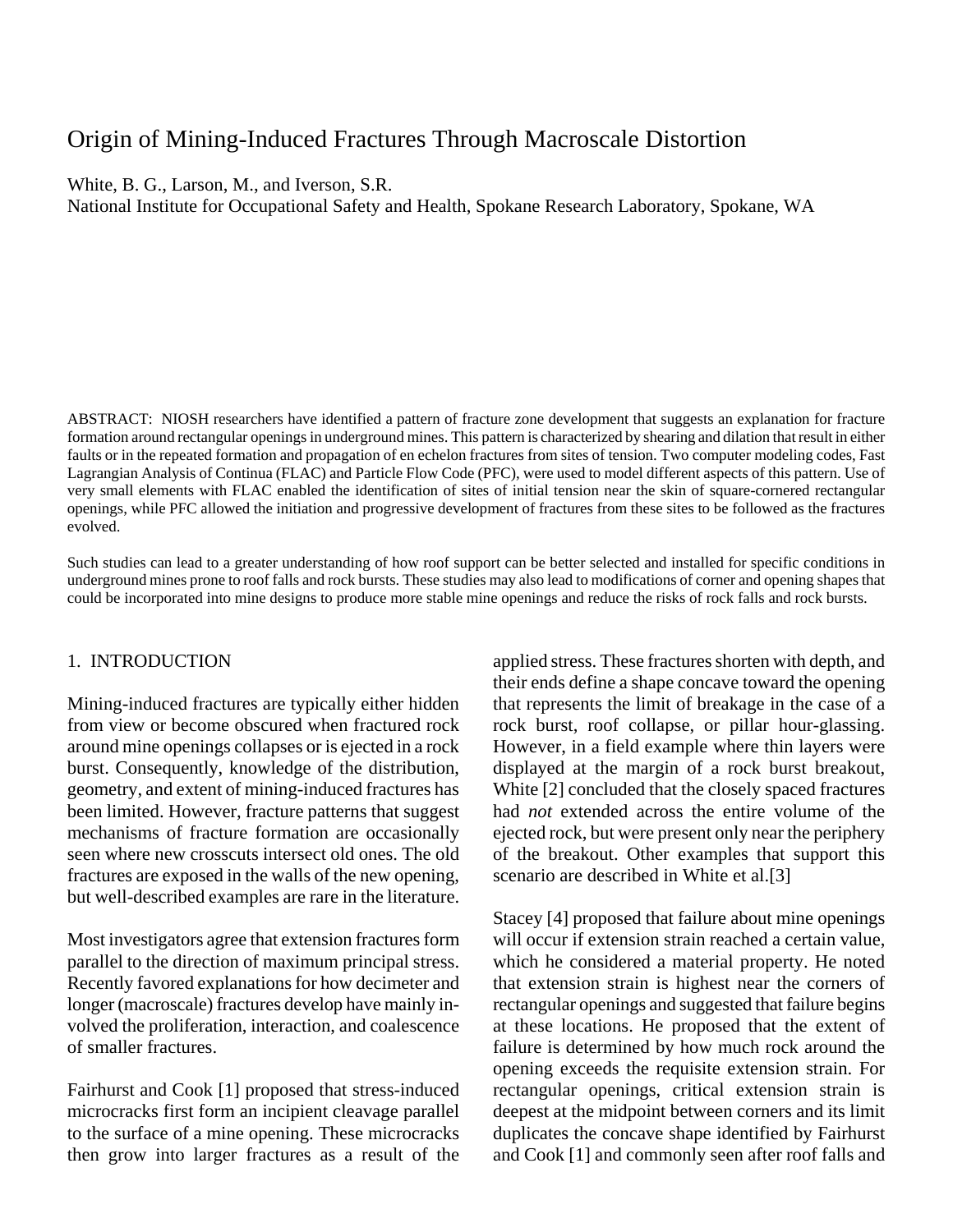rock bursts. However, Stacey did not differentiate extension resulting from tension from Poissonresponse extension. He thought that extension strain causes fracturing even where all normal stresses are compressive, but he did not identify a consistent fracture pattern or a specific mechanism that would cause fracturing to take place.

Diederichs [5] confirmed that tension microfractures form within generally compressive environments and suggested that microfractures may propagate some distance as a result of small, localized, possibly randomly distributed regions of tension. Diederichs considered that interaction of medium-sized fractures leads to large extension fractures. He recognized no specific pattern of large-fracture development about simulated mine openings.

Terrill and VandeKraats [6] reported on an unusual opportunity to view continuous cross sections of mining-induced fractures when a halite roof was excavated higher with a roadheader along 275 m of drift (Figure 1). They concluded that (1) fractures first formed near corners, (2) failure either took the form of a fault that angled upward toward the centerline of the drift or, more commonly, a zone of en echelon extension fractures that possessed similar geometry, (3) both the zone of en echelon fractures and the fault exhibited a component of slip, (4) dilation of individual extension fractures was pronounced, and (5) the faults and/or fracture zones extended upward from either or both sides of the roof. The observation that the faults and the en echelon fracture zones displayed similar geometries and displacements and also alternated with each other in their development suggests that both types of structures are closely related, which is an idea also considered by Peng and Johnson [7] Although they documented the essential characteristics of the fractures, Terrill and VandeKraats proposed no specific explanation for them or their consistent patterns.

Based on field and laboratory examples and on Terrill and VandeKraats' descriptions [6], White et al. [3] concluded that a fundamental pattern of fracturing around the periphery of rectangular mine openings involves dilatory shear zones that originate adjacent to corners and propagate obliquely away from the corners and immediate surface toward the centerline of the drift, as seen in Figure 1. This paper describes continuum and discontinuum models that appear to provide a mechanical explanation for this consistently observed fracture pattern and for creation of the fractures themselves.



Figure 1.—Representative cross section showing fracture patterns in halite roof. (Modified from [6]: Figure 6.)

## 2. CONTINUUM MODELING

Published continuum models of rectangular mine openings have generally provided no obvious explanation for mining-induced fracture zones about mine openings. However, recognizing that actual fractures are commonly spaced on a scale much narrower than the thickness of the modeling elements typically used, a series of models was constructed using progressively narrower elements. The goal was to find an explanation for fractures that was not evident in models with larger elements. Although various continuum models are available, the Fast Lagrangian Analysis of Continua (FLAC) [8] computer program was used because of the authors' familiarity with it. A cross section for a square-cornered rectangular drift was initially modeled.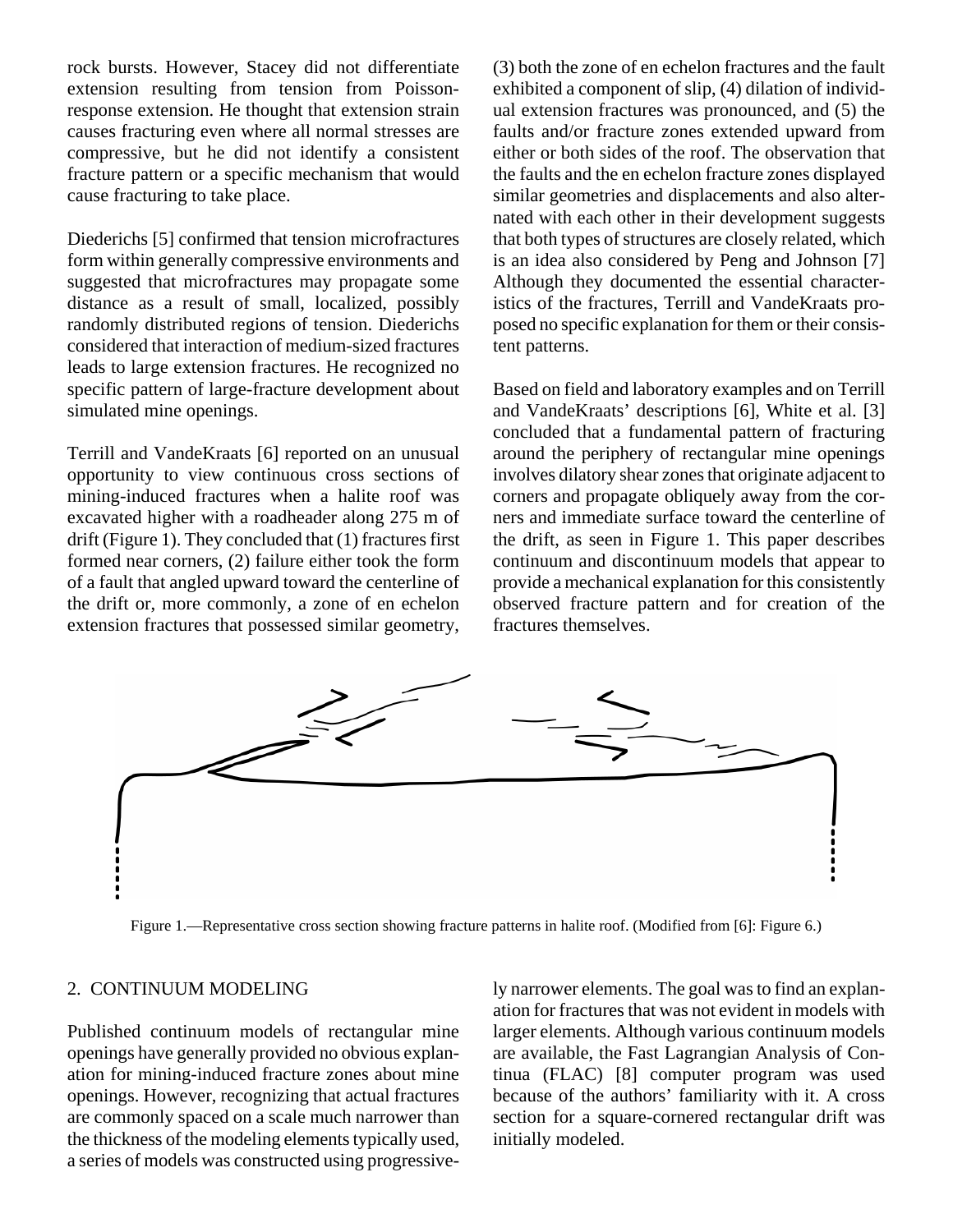

Figure 2.—Narrowly spaced mining-induced fractures at the periphery of a rock burst cavity at a mine in the Coeur d'Alene Mining District. Fractures are spaced 0.5 to 3 cm apart.

In a model with physical properties, stresses, and opening dimensions approximating those in the Coeur d'Alene Mining District (properties of quartzite; 70 MPa horizontal; 35 MPa vertical; 4- by 4.5-m rectangular opening) and model elements similar in thickness to the fracture spacings seen at a Coeur d'Alene rock burst site (0.5 to several centimeters) (Figure 2), sites of high tension were identified near the skin of the opening at short distances from the corners (Figure 3*A)*. In this model, the calculated tension exceeded 24 MPa, more than enough to create a fracture by tension alone using the material properties and stresses assumed. Tension was directed normal to the surfaces so as to produce a fracture parallel to the surface such as was considered by Fairhurst and Cook [1] and commonly viewed in mines. Low-magnitude tension normal to the surface was also distributed toward the centerline of the opening and close to its edge.

From companion results obtained using the Particle Flow Code (PFC) computer program [9], it was evident that formation of a fracture adjacent to an opening relieves compressive stress in the slab of rock created. Therefore, a fracture was simulated by removing a row of elements containing the initial tension site.

Removal of the immediate element containing the site of high tension in Figure 3*A* created an elongate region of tension extending diagonally upward and away from the corner (Figure 3*B*). Within this tensile region, two sites of concentrated tension were evident. The second site was farther upward and beyond the end of the fracture and possessed a lower level of tension.

The effects of propagation of the fracture were then simulated by removing additional elements in the row (Figure 3). As the fracture was extended, the new tension sites described above migrated with the end of the fracture after first separating from and revealing a third tension site. The third site was located deeper in the rock and away from the corner end of the fracture by a distance equal to that of the original tension site from the corner (Figure 3*C*, 3*D*). Thus, this tension site duplicated the one associated with the corner, although at a lower level of tension. Yet another site of tension appeared more distant and over this corner (Figure 3*D*).

Tension at the site at the end of the simulated fracture diminished in magnitude with further extension of the fracture, which would have tended to cause the fracture to stop propagating. In contrast, the amount of tension beyond and above the end of the simulated fracture decreased more slowly as fracture length increased and ultimately exceeded tension at the end of the fracture. This could have promoted formation of a new fracture in an en echelon position with respect to the previous fracture. A factor that was not considered was the influence of maximum principal (compressive) stress on failure, which would also favor fracture initiation at the en echelon position. Finally, tension at all secondary sites was less than tension at the original site, suggesting that formation of new fractures might ultimately cease.

In addition to the work described above, Whyatt [10] confirmed FLAC results with a double-precision modeling run and also duplicated them with the Universal Distinct-Element Code (UDEC) computer program by using model elements similar in size to those used in this study.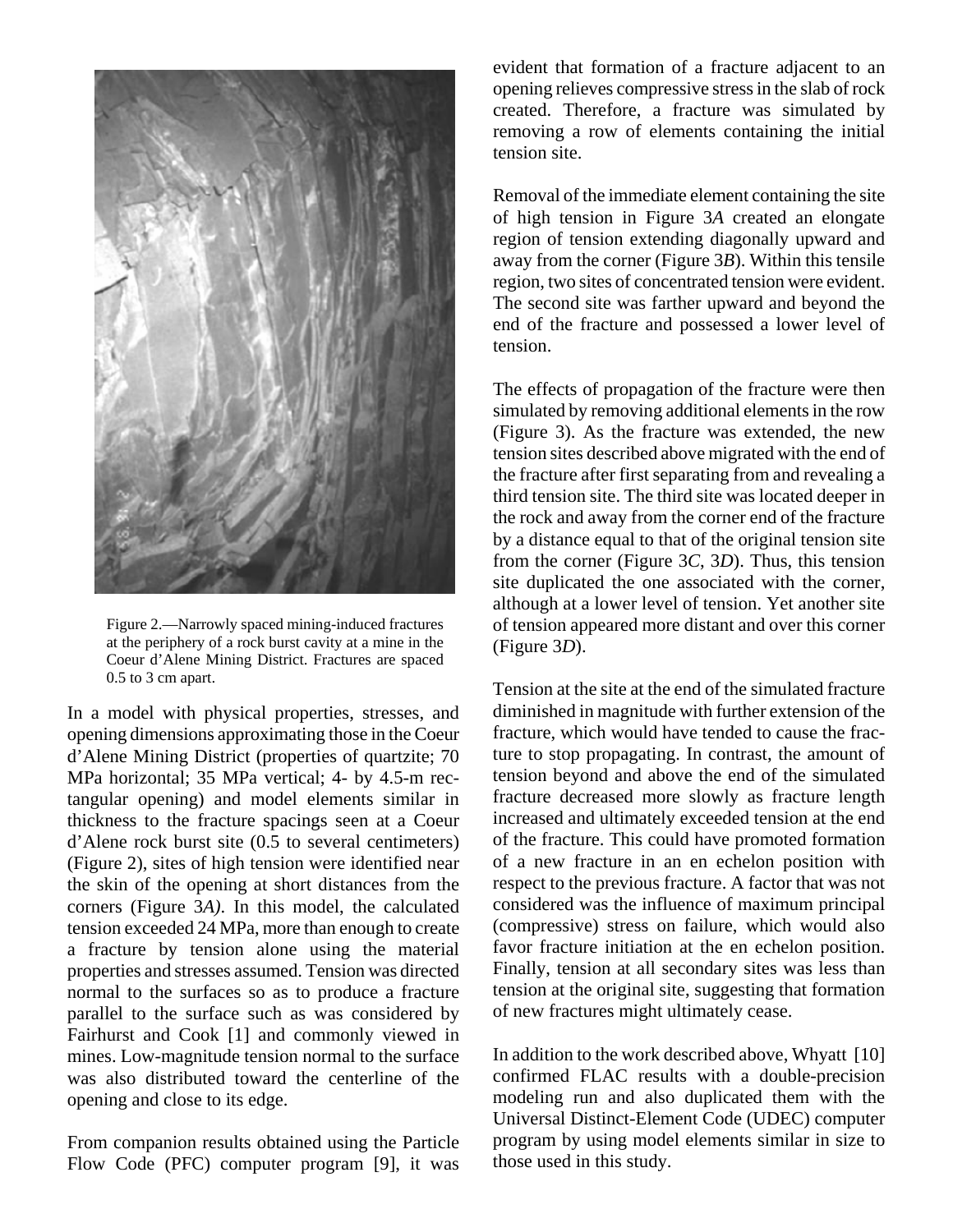

Figure 3.—Portion of FLAC model showing least principalstress near the corner of a rectangular opening for stress conditions and rock properties approximating those of the Coeur d'Alene mining district. Untextured pattern along edge of opening reflects tension. A. Initial model. Tension reached 24 MPa near the corner, but a maximum of only 1.4 MPa along the edge of the roof farther from the corner. B, C, D. Least principal stress for simulated fracture created by removing a progressively longer row of narrow elements, starting (3B) with removal of the element containing the highest stress in A). A region of tension extends diagonally upward to a second site of concentrated tension. C, D. Third and fourth tension sites are revealed as the simulated fracture is extended to right, tensile regime expands, and tension sites at the end of the simulated fracture move with progressive extension of the fracture.

However, although these continuum models identified plausible reasons for (1) initial fracture formation and ultimate stabilization and (2) formation of a new en echelon fracture, the mechanisms responsible for the localized areas of tension that led to this behavior were not obvious. To identify the source of the tension, a discontinuum model using PFC was employed.

#### 3. DISCONTINUUM MODELING

PFC models materials as assemblages of elastic particles bonded together by breakable elastic bonds. Just as with continuum methods, models may be constructed that simulate conditions about mine openings. However, PFC permits failure to take place. Bond stress, displacement from the prior modeling step, and failure show a progression that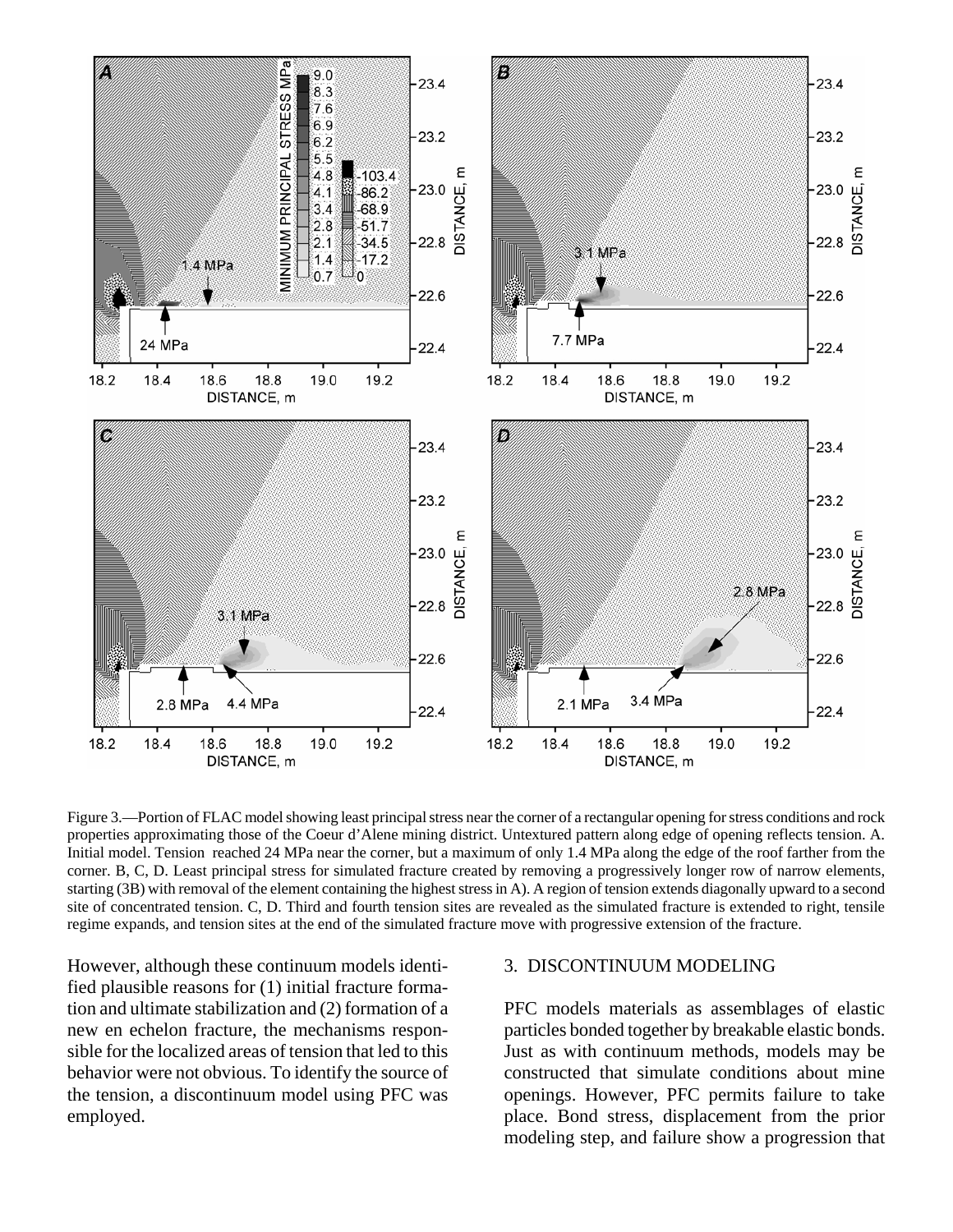can illustrate how mining-induced fractures and fracture zones develop.

A PFC2D simulation was used to investigate the failure process adjacent to a mine opening. Numerous model runs were undertaken using large rectangular blocks of particles containing rectangular openings. Results resembling deformation observed in the field were obtained. However, for the immediate exercise, a model was developed to simulate conditions at a single corner. This made it possible to use smaller particles compared to the scale of the opening while also shortening the run time.

In the simulation, an assemblage of particles was first constructed in the form of a rectangular shape or block. The particles were tightly packed and bonded to simulate a strong homogeneous rock. The assemblage was confined by four walls, which provided a confining pressure of 1.0 MPa. A rectangular portion of the assemblage was then deleted so that the remaining particles formed a notch representing the corner of a mine opening (Figure 4). Opposing walls were then moved inward on one axis at 0.2 m/sec, and the walls in the second axis were controlled to maintain a confining pressure of 1.0 MPa. The inward-moving walls induced a deviator stress onto the assemblage. The walls continued moving inward as the assemblage progressively failed.



Figure 4.—PFC model formed by loading margins of a rectangular block and then excavating a rectangular area to simulate a cross section of a corner of a mine opening. Horizontal load was then gradually increased so progressive failure could be observed.

The boundary conditions applied to the model are considered to represent only a rough approximation of conditions about mine openings. However, the boundary conditions used for the model resemble those of many reported laboratory strength tests for which Fairhurst and Cook [1] suggested that the resulting fracture patterns simulate those seen in the field. The failure patterns obtained with the PFC model strongly resemble those seen in the laboratory samples as well as in the field, suggesting that the boundary conditions used are reasonable.

Results from the PFC model documented initiation of failure near the corner and propagation of a failure zone away from it and deeper into the model toward the centerline of the simulated opening. Dilation and shear, as seen in the field and reported by Terrill and VandeKraats [6], were also conspicuous.

Although the individual bond failures involved in the creation of the fracture zone included shear failures, tensile bond failures dominated. For the square-cornered model in Figure 4, a long, single fracture parallel to the edge of the opening did not form initially. Instead, an inclined broken zone that manifested comminution, dilatence, and shearing began to develop (Figure 5*A*). Furthermore, the initial cluster of bond failures did not take place close to the edge of the opening, but at a position where an en echelon fracture might have been expected to form (site X in Figure 5*A*). As noted in the discussion of FLAC results, only minimal deformation near the edge of the opening was apparently required to cause the tension site that formed in the offset, en echelon position. Therefore, the initial clustering of bond failures at that location may have been promoted by localized elastic deformation at the edge of the opening. This suggests, in turn, that the process zone associated with fault formation is somewhat self-propagating. Laboratory results by Lockner [11] support this interpretation.

Next, bond failures spread downward and approximately half way to the edge of the opening from the initial concentration of bond failures. Additional failures then began near the edge of the opening (Figure 5*A*, labeled Y) and spread upward until the narrow zone began to fail completely, forming a discrete fault.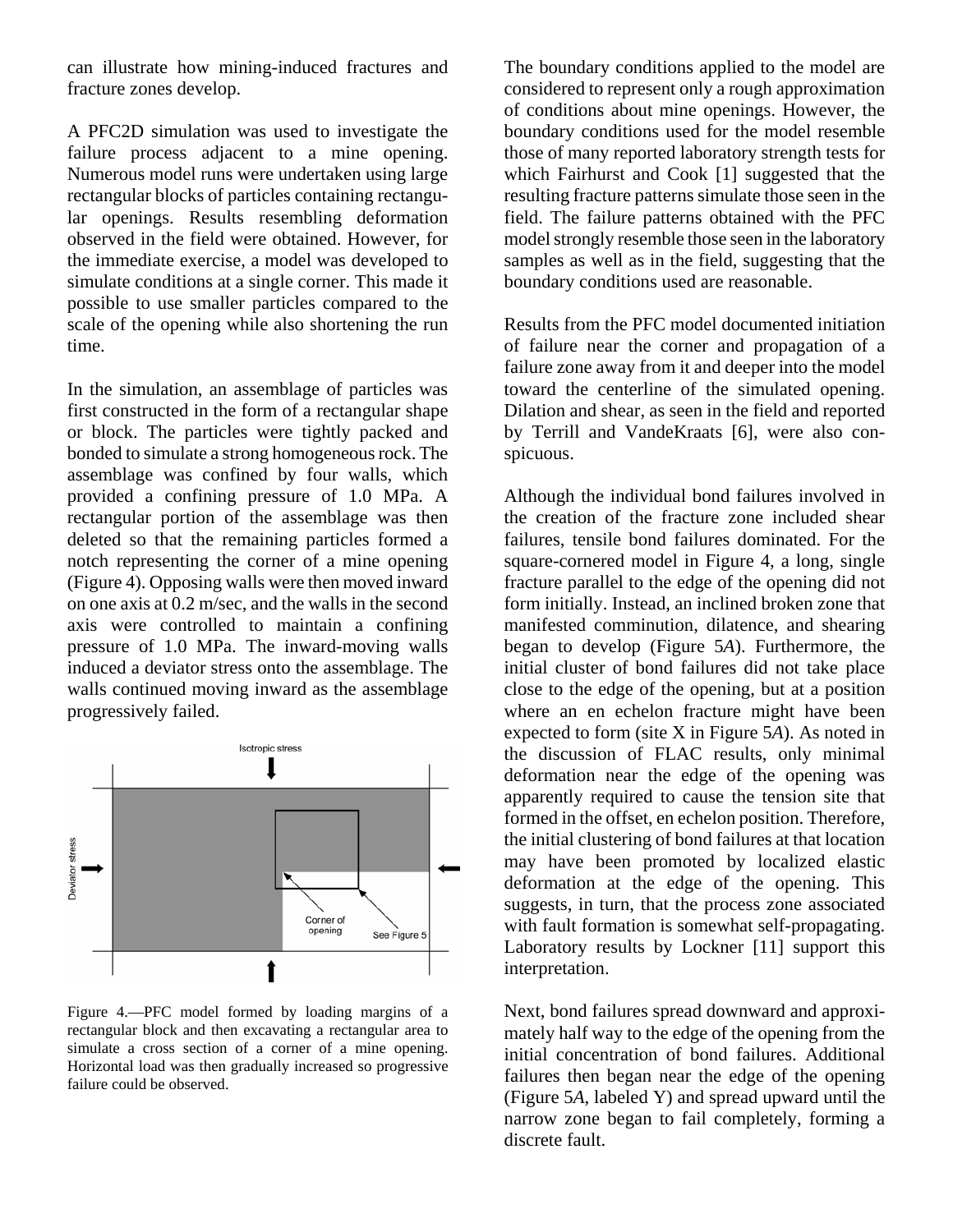

Figure 5.—Stages of progressive failure of square-cornered model. *A*. Early stage of bond failure, identified as short lines. The first clustered failures occurred at site X and spread downward; subsequent failures began and spread upward from site Y. Complete detachment along the lower part of the zone ultimately formed a fault. *B*. Velocity vectors (displacement from previous modeling step) during formation of wing crack a-b. Vectors indicate shear and dilational components along fault portion and also along wing crack. *C*. Velocity vectors as wing crack a-b reached its fullest extent. A new cluster of failures (site of diverging vectors in offset position c) defines early stage of first en echelon fracture. Note scattered distribution of these early failures at this site. *D, E*. Velocity vectors indicating new en echelon fracture d-c-e and sites of initiation of two subsequent en echelon fractures f and g. In *D*, fault zone has propagated to fracture d-c-e and activated it as a wing crack. Each long extension fracture propagated through a series of individual bond failures at fracture tips. Particles not shown in *E*.

When finally a horizontally propagating extension fracture materialized, it began only when the fault was fully detached and had begun to slip (Figure 5*B*). This extension fracture formed at the temporarily stabilized end of the fault. Hence, the fracture was equivalent to a wing crack forming at the end of a sliding crack, two structures that are normally studied in the form of microcracks. At this point, velocity vectors (displacements from the previous modeling step) (Figure 5*B*) indicated that the fault had become a discrete velocity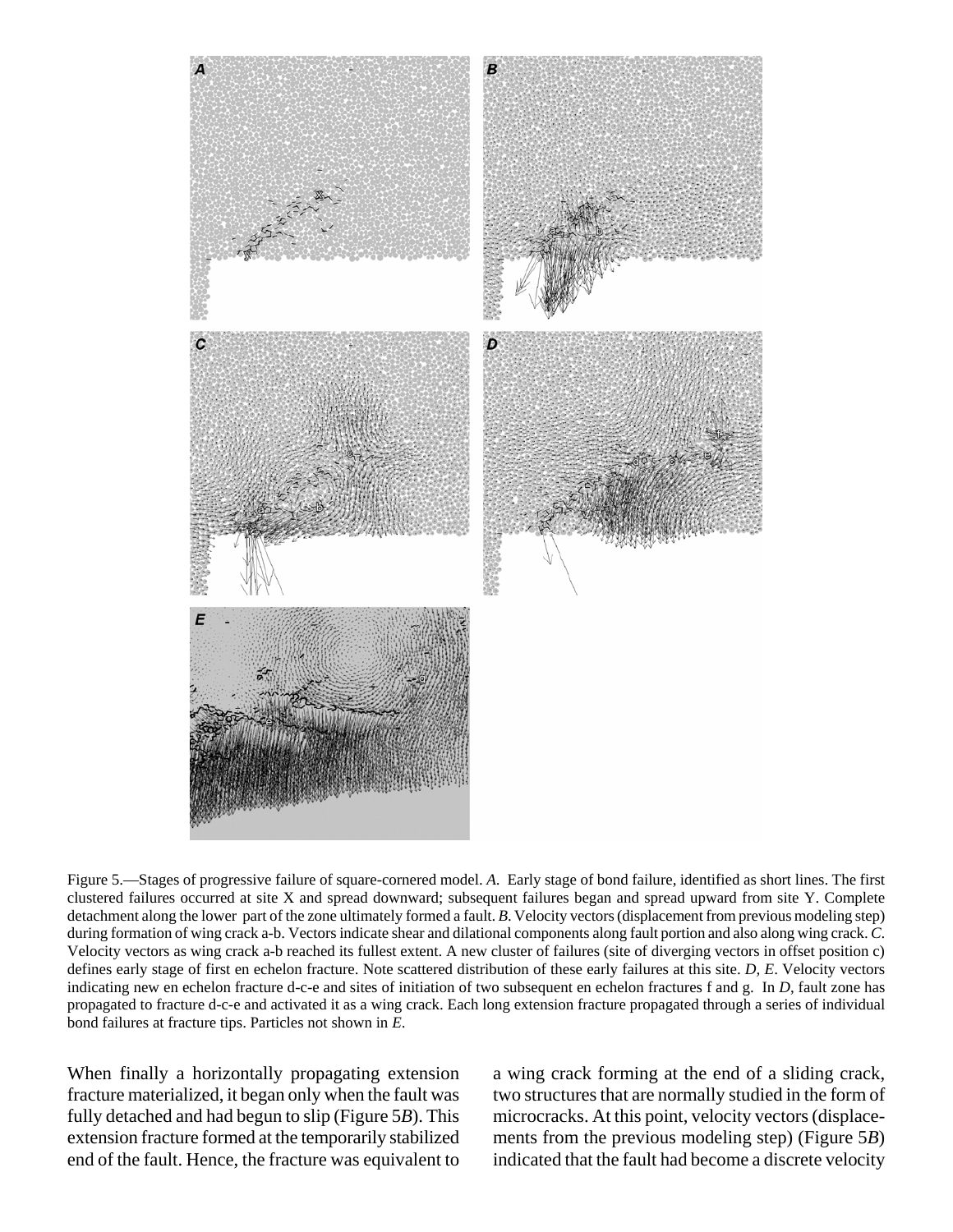discontinuity and also that both extension and shearing were taking place along the fault, as well as at the tip of the developing wing crack.

Here it is of interest to note that wing cracks are typically described as tension cracks. In this case, however, the wing crack exhibited pronounced shearing displacement along its entire length. Numerous PFC model runs indicated that a combination of shear, tension, and extension is, in fact, ubiquitous to extension fractures. Fracture propagation halts when shear and tension at fracture tips cease. This indicates that extension fractures are inherently of mixed mode (involving both tension and shear, or modes I and II, respectively, in the usual nomenclature). Thus, extension fractures cannot form parallel to the direction of maximum principal stress, as is generally assumed, but at some low angle to it (since a plane parallel to the maximum principal stress contains no shear stress).

After the wing crack was well developed, a new concentration of tension failures appeared at a site upward and beyond the end of the wing crack in an offset, en echelon position (Figure 5*C*). Meanwhile, a near-by area containing some earlier-formed bond failures (labeled X) remained essentially inactive, which suggested that failure development was strongly influenced by imposed, local displacements and that pre-existing areas of weakness that were somewhat removed from such sites might not be involved in the immediate deformation. The newly active site initially formed a rather chaotic cluster of failed bonds, but ultimately developed into a discrete fracture that propagated toward the centerline of the opening in a progression of individual bond failures with no conspicuous process zone development. This fracture ultimately spawned a second en echelon fracture (Figure 5*D*), which, in turn, led to a third (Figure 5*E*).

Displacement associated with individual bond failures, as well as failures that extended individual extension fractures, involved lateral convergence of particles toward the tips of propagating fractures. Outward divergence from the actual bond failures and central portions of longer extension fractures reflected extension and tension. However, displacement components parallel to extension fractures on opposite sides of fracture tips and along central portions of active fractures were unequal or were opposite in direction, reflecting the existence of shear in the plane of the fractures.

As the fracture zone developed, PFC revealed continuously evolving displacements associated with shear along the entire fracture zone, which resulted in localized shear and in divergence that caused extension or actual tension. The PFC model identified fracture formation about the square-cornered opening as resulting from a progression of failures and readjustments that produced additional failures that ultimately extended the greater shear zone.

## 4. DISCUSSION AND CONCLUSIONS

Field observations have identified a fundamental pattern in mining-induced fractures about rectangular openings. This pattern is characterized by shearing and dilation and the formation of en echelon fractures. An opening surrounded by very small elements was modeled using FLAC. The FLAC models identified sites of high tension near the skin and corner of an opening where an extension fracture would be initiated, propagated away from the adjacent corner, and ultimately stopped as tension at the fracture tip diminished. Meanwhile, a new tension site would develop above and beyond the distal fracture tip in a position that could form a new en echelon fracture. This process would then be repeated until displacements were no longer extensive enough to produce new fractures.

Using PFC, the fracture process was simulated and showed that (1) individual microfractures formed as a result of combined shear and tension and (2) macrofractures propagated by the same basic mechanism. A fault generated with PFC spawned a wing crack, and the wing crack, in turn, spawned an en echelon fracture. Several additional en echelon fractures followed as the final development of the youngest extension fracture in the fracture zone coincided with the creation of a new region of tension where a new en echelon fracture formed.

Incidental observations of interest are that individual macrofractures modeled with PFC propagated in their own plane in combined crack-tip tension and cracklength extension and shear. Based on the current example and on other modeling, such mixed-mode behavior is characteristic of extension fractures. In